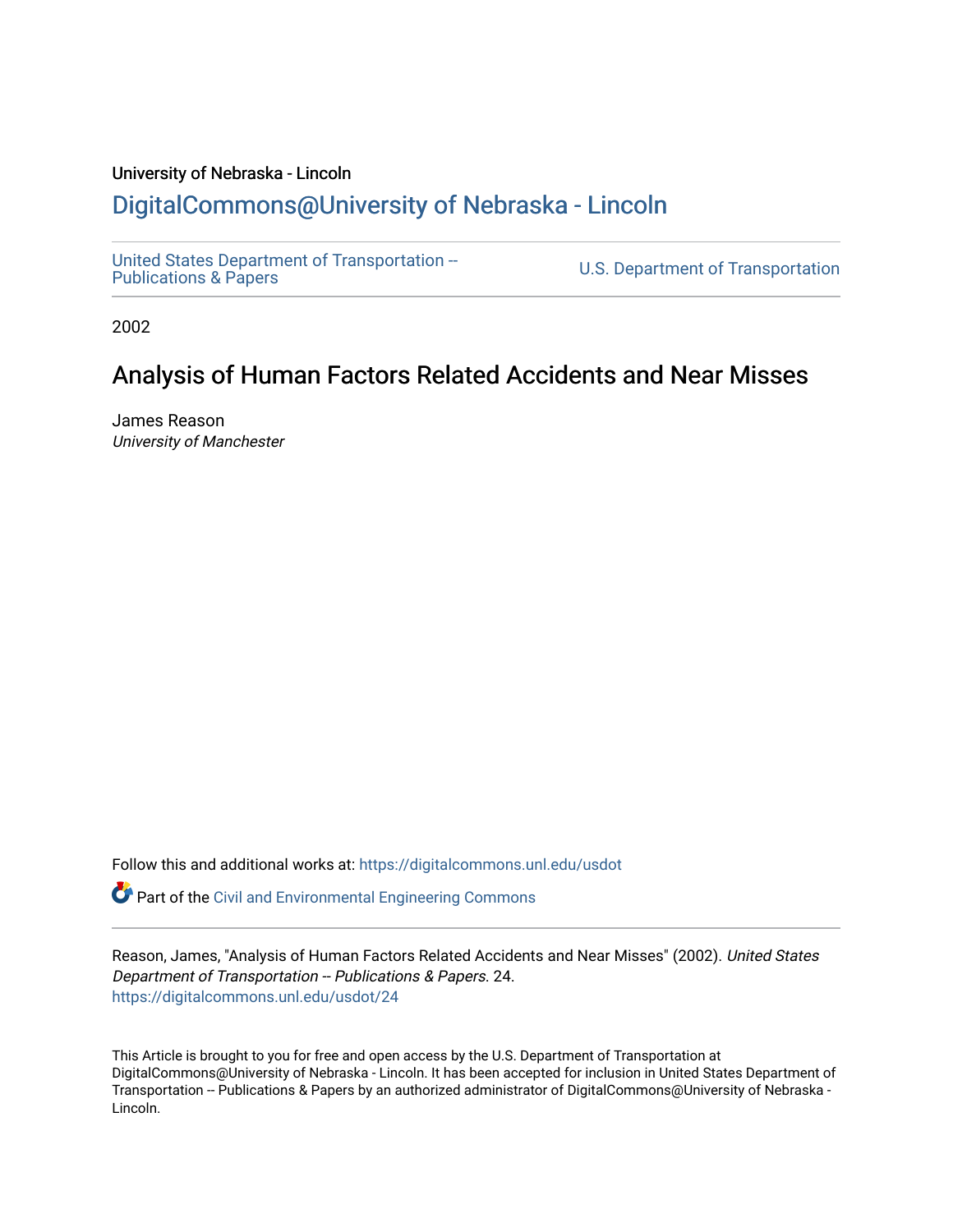2cnd International Workshop on Human Factors In Offshore Operations. April 8-10, Houston.

## Analysis of Human Factors **Related Accidents and Near Misses**

James Reason **Emeritus Professor** University of Manchester, UK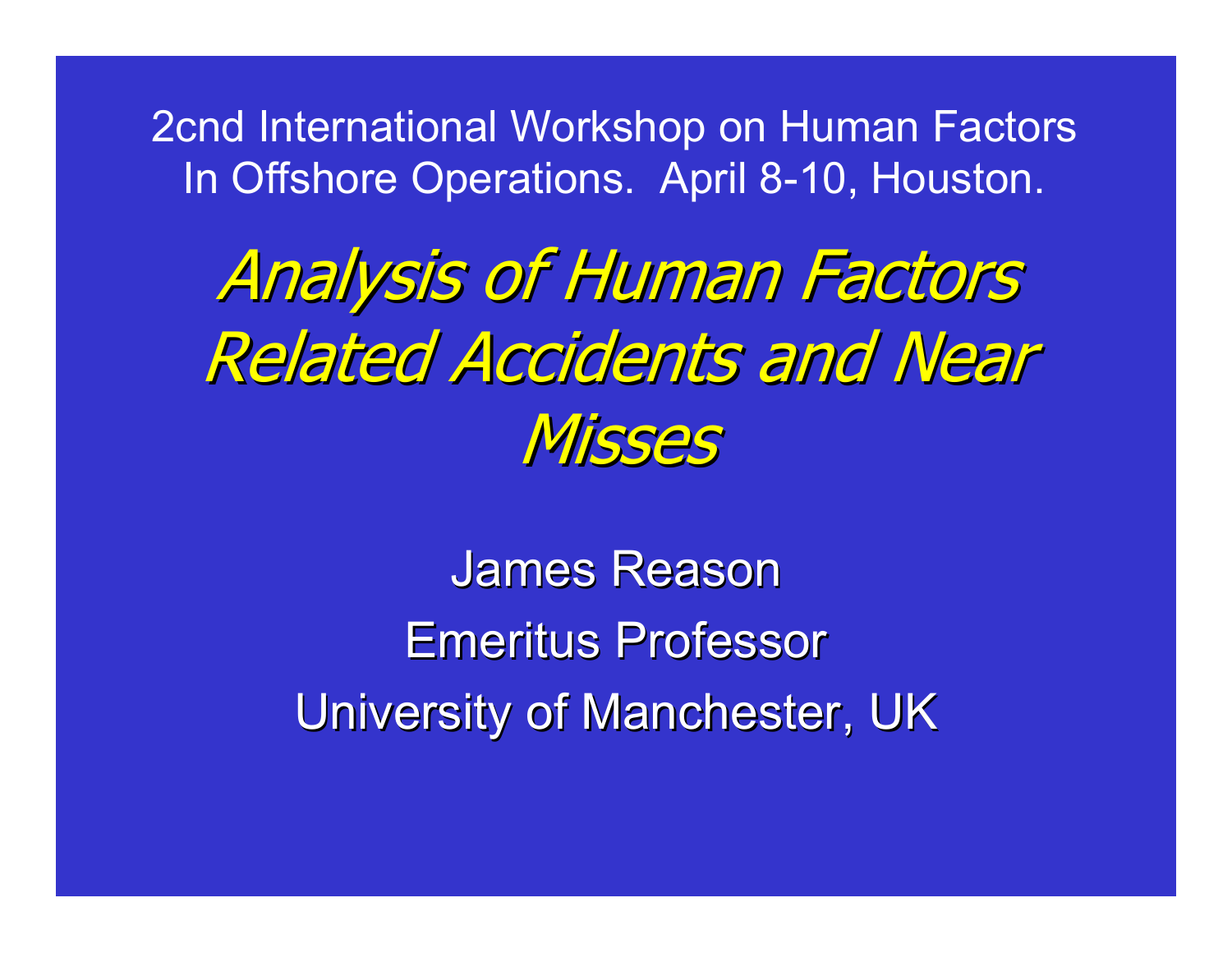### Two kinds of bad event

- Individual accidents: high frequency/low severity events—slips, trips, falls, bangs and knocks usually resulting in a few days absence from work (lost time injuries).
- $\bullet$ • Organizational accidents: low frequency/high severity events—explosions, collisions, collapses, releases of toxic substances, etc. Is system vulnerability adequately assessed by LTIs? NO!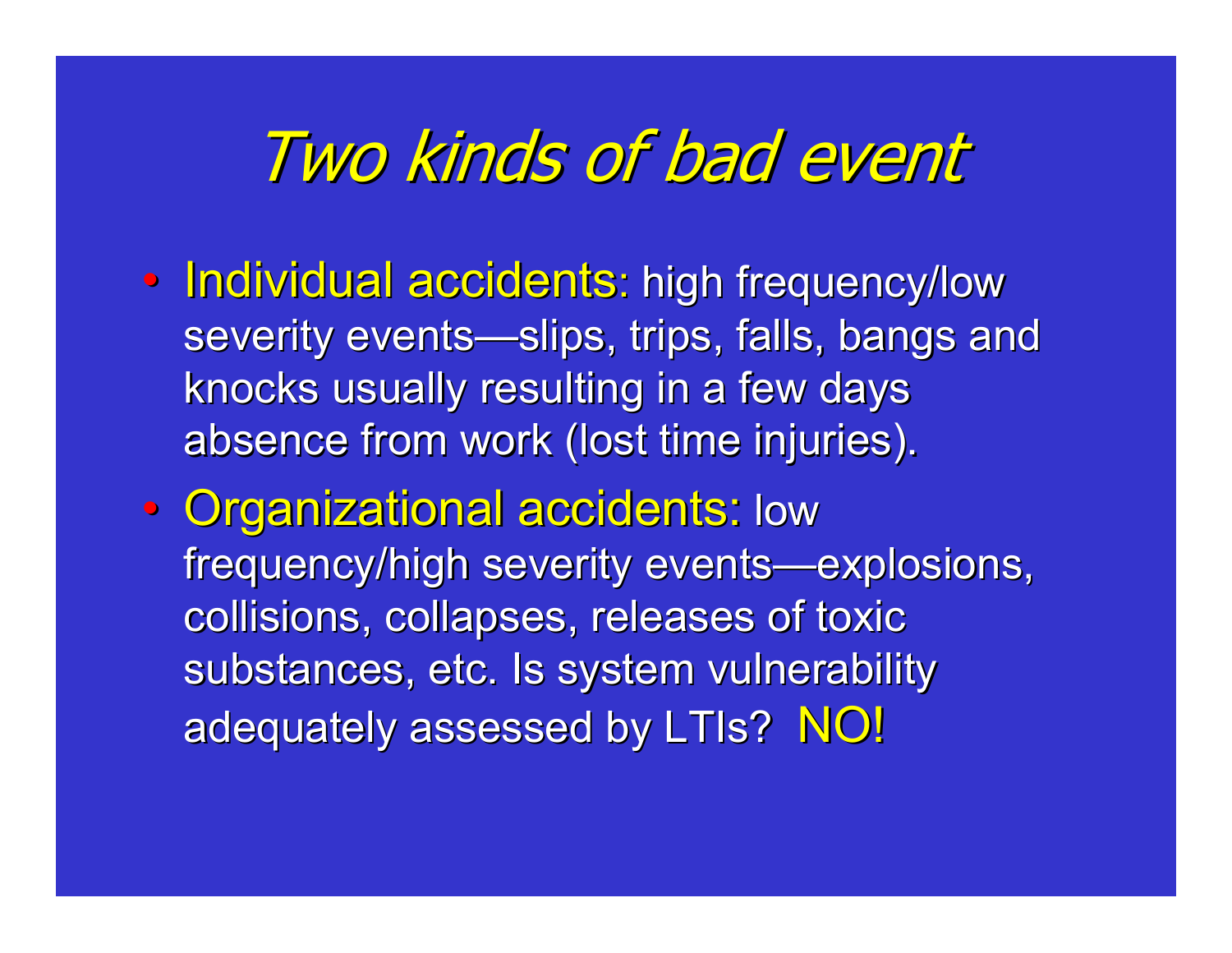# Two ways of looking at human Two ways of looking at human factors problems

 $\bullet$ • The PERSON approach  $\bullet$ • The SYSTEM approach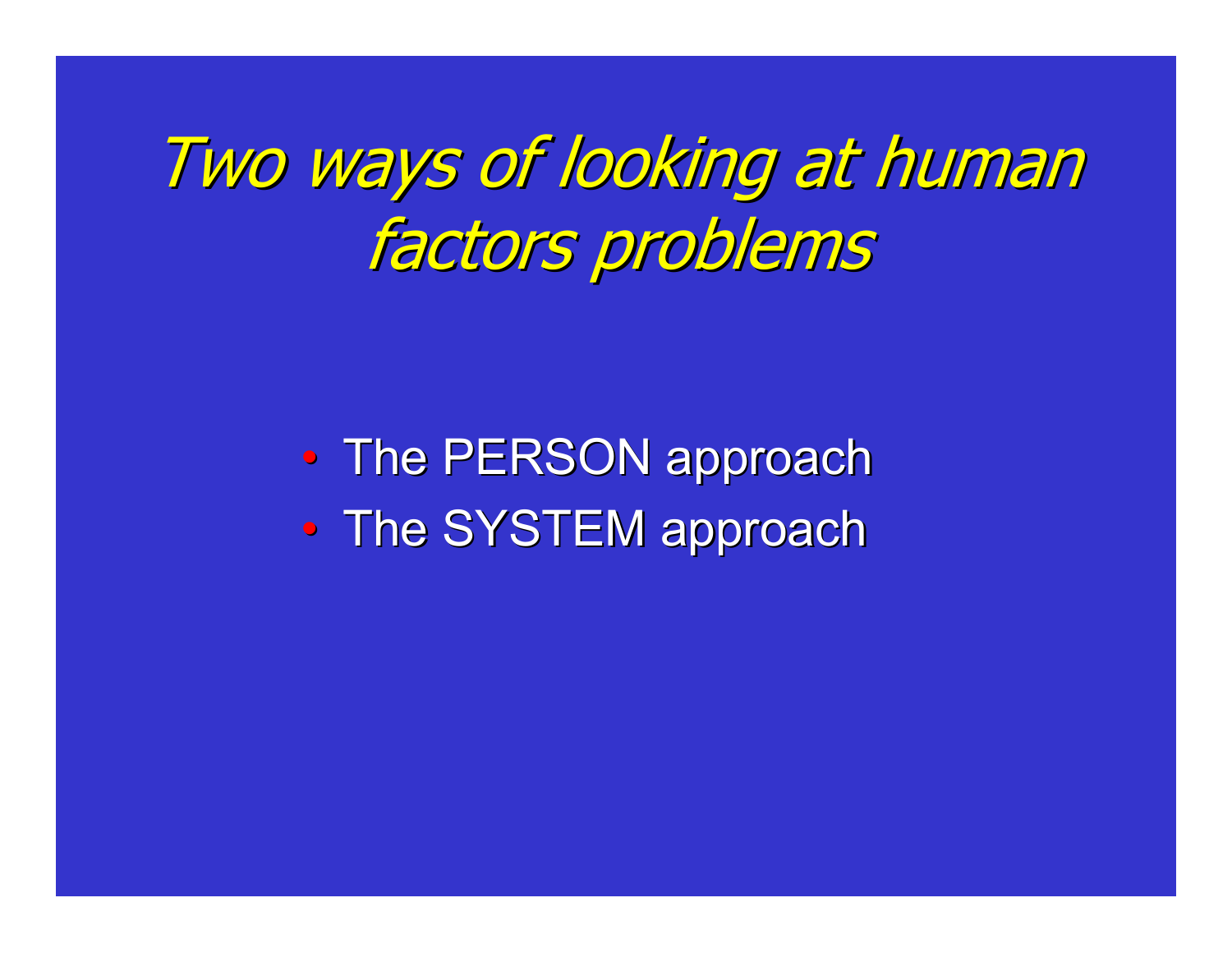# Individual & organizational ax have different causal sets

**OrgAx**





Failure of limitedpersonal protection against injury (Person model)

Common ground: Inadequate resources Poor safety culture Commercial pressures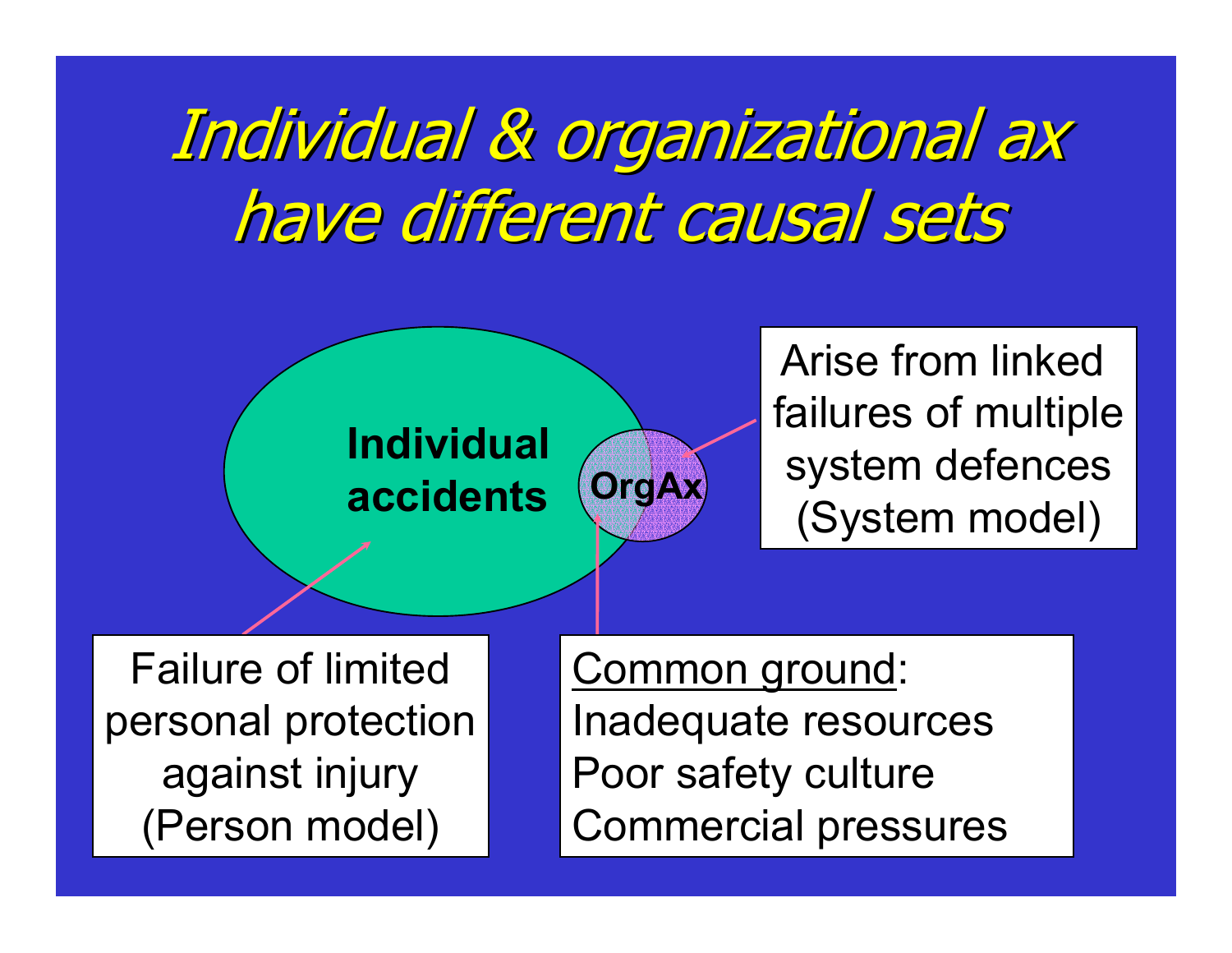# The 'Swiss cheese' model of accident causation

Some holes dueto active failures

Losses

Other holes due to latent conditions (resident 'pathogens')

**Hazards** 

Successive layers of defences, barriers, & safeguards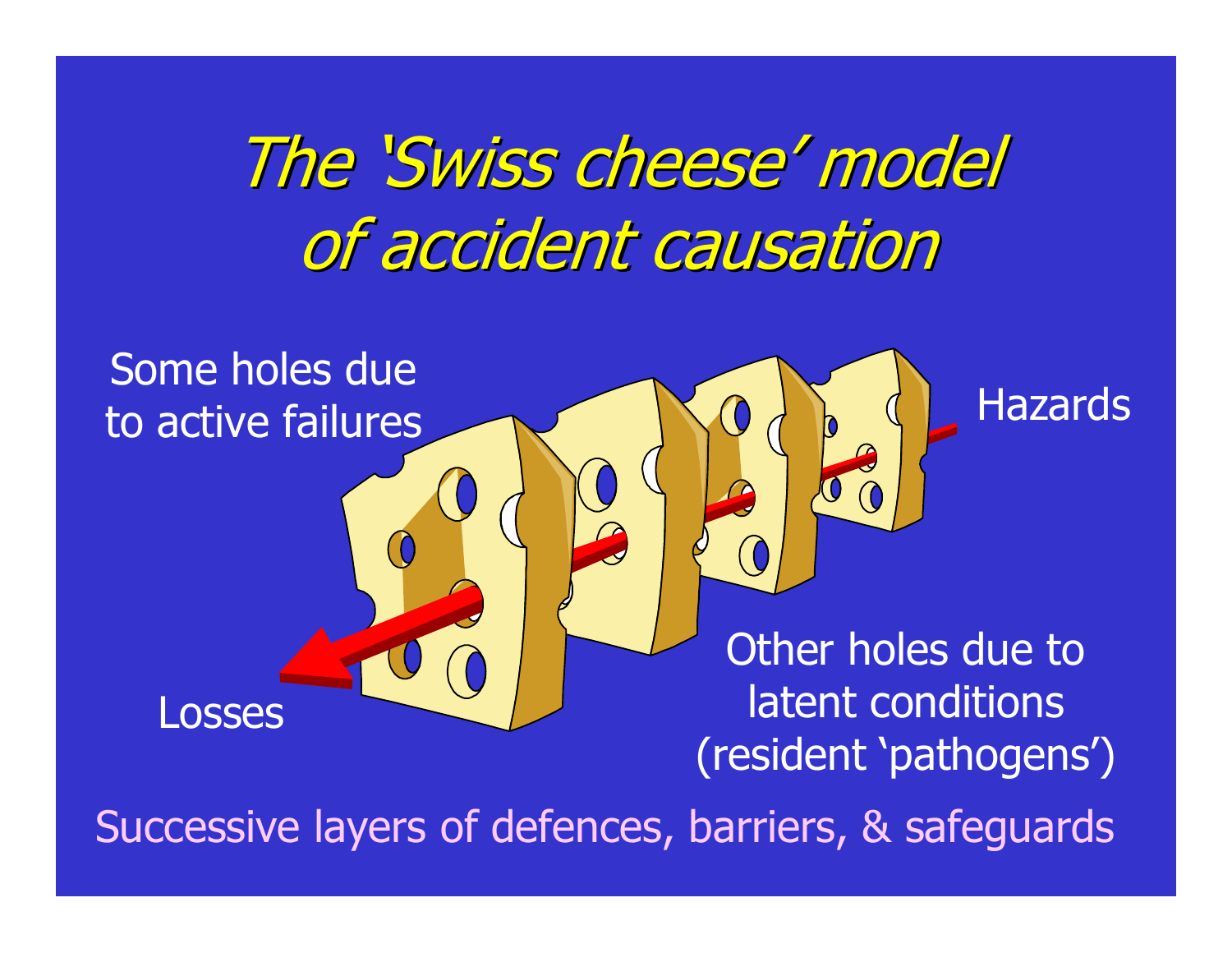# How and why defenses fail

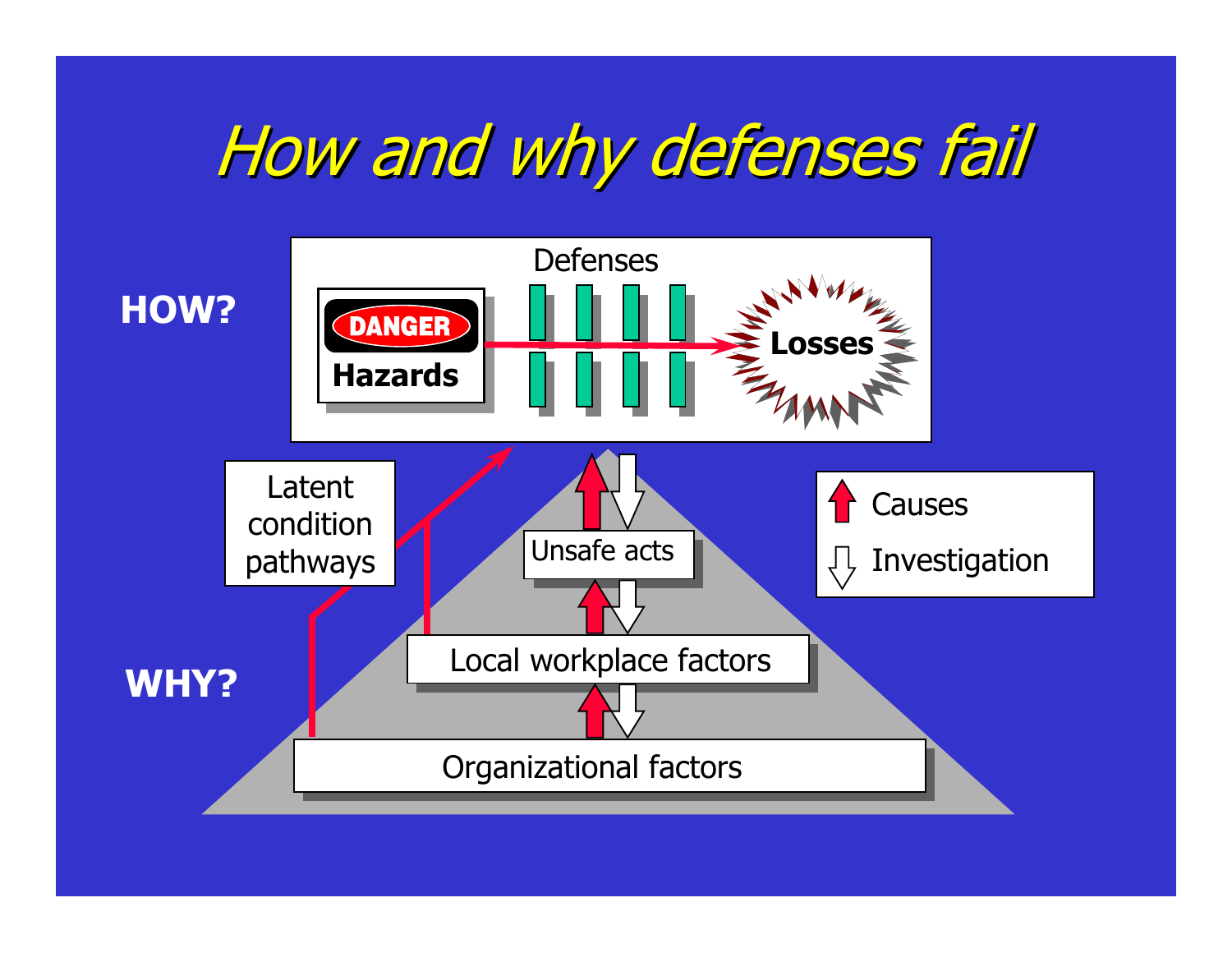# Matrix for defensive failures

#### **MODE**

| <b>FUNCTION</b>      | Engineered<br>safety<br>features | <b>Standards</b><br>policies<br>controls | Procedures<br>Instruction<br>Supervision | Training<br>briefings<br>drills | Personal<br>protective<br>equipment |
|----------------------|----------------------------------|------------------------------------------|------------------------------------------|---------------------------------|-------------------------------------|
| <b>Awareness</b>     |                                  |                                          |                                          |                                 |                                     |
| Detection<br>Warning |                                  |                                          |                                          |                                 |                                     |
| Protection           |                                  |                                          |                                          |                                 |                                     |
| Recovery             |                                  |                                          |                                          |                                 |                                     |
| Containment          |                                  |                                          |                                          |                                 |                                     |
| Escape               |                                  |                                          |                                          |                                 |                                     |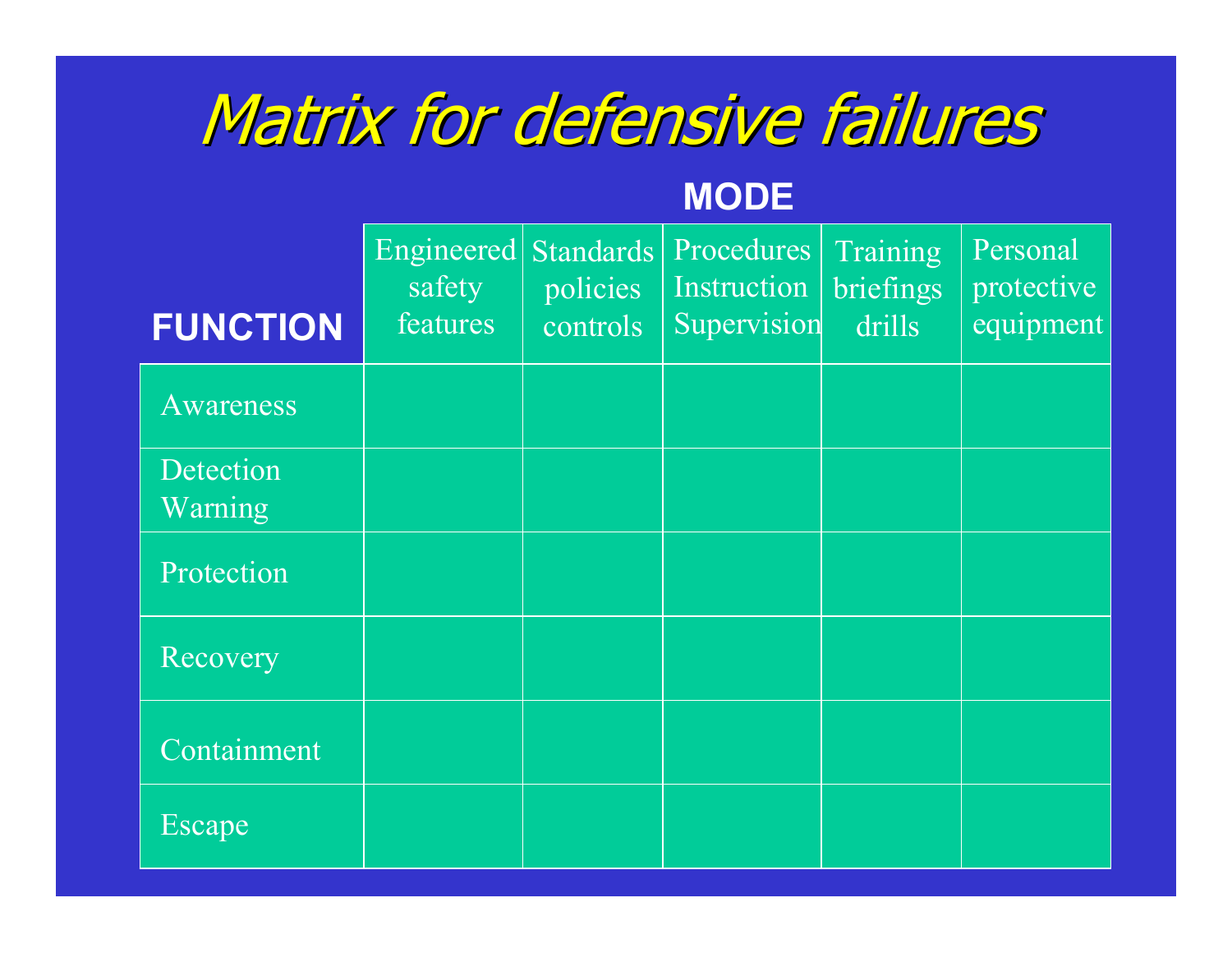# Piper Alpha: Defensive failures Piper Alpha: Defensive failures

#### **MODE**

| <b>FUNCTION</b>      | Engineered<br>safety<br>features | <b>Standards</b><br>policies<br>controls | Procedures<br>Instruction<br>Supervision | Training<br>briefings<br>drills | Personal<br>protective<br>equipment |
|----------------------|----------------------------------|------------------------------------------|------------------------------------------|---------------------------------|-------------------------------------|
| <b>Awareness</b>     |                                  |                                          |                                          |                                 |                                     |
| Detection<br>Warning |                                  |                                          |                                          |                                 |                                     |
| Protection           |                                  |                                          |                                          |                                 |                                     |
| Recovery             |                                  |                                          |                                          |                                 |                                     |
| Containment          |                                  |                                          |                                          |                                 |                                     |
| Escape               |                                  |                                          |                                          |                                 |                                     |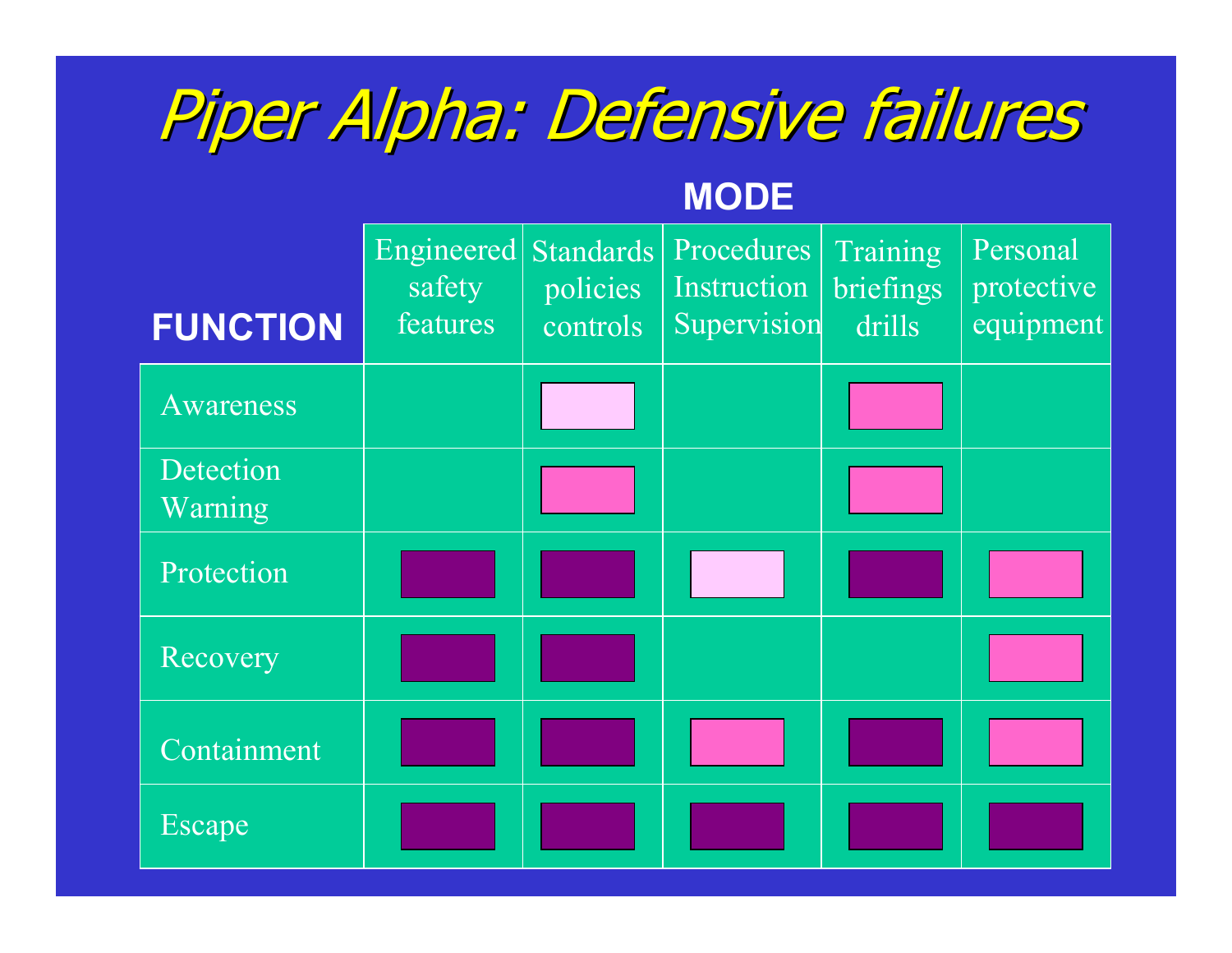Unsafe acts Unsafe acts

- $\bullet$ • Slips, lapses, trips and fumbles
- Rule-based mistakes
- Knowledge-based mistakes
- Violations
	- Routine
	- **Optimising**
	- Situational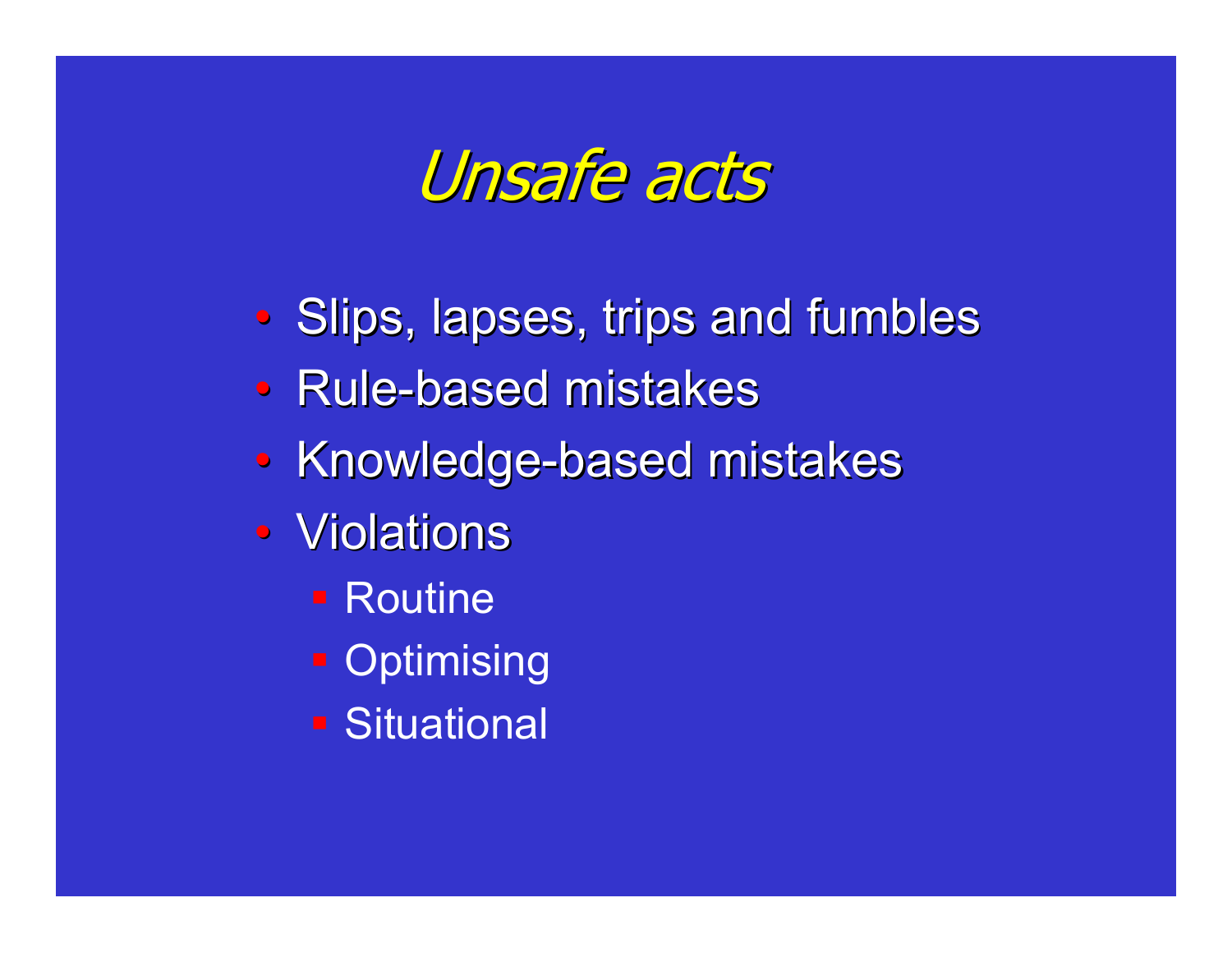### Rule-related behaviours

- $\bullet$ • Correct compliance
- $\bullet$ • Mistaken compliance (mispliance)
- $\bullet$ • Malicious compliance (malpliance)
- $\bullet$ • Mistaken circumvention (misvention)
- Successful violation
- Mistaken improvisation
- $\bullet$ • Correct improvisation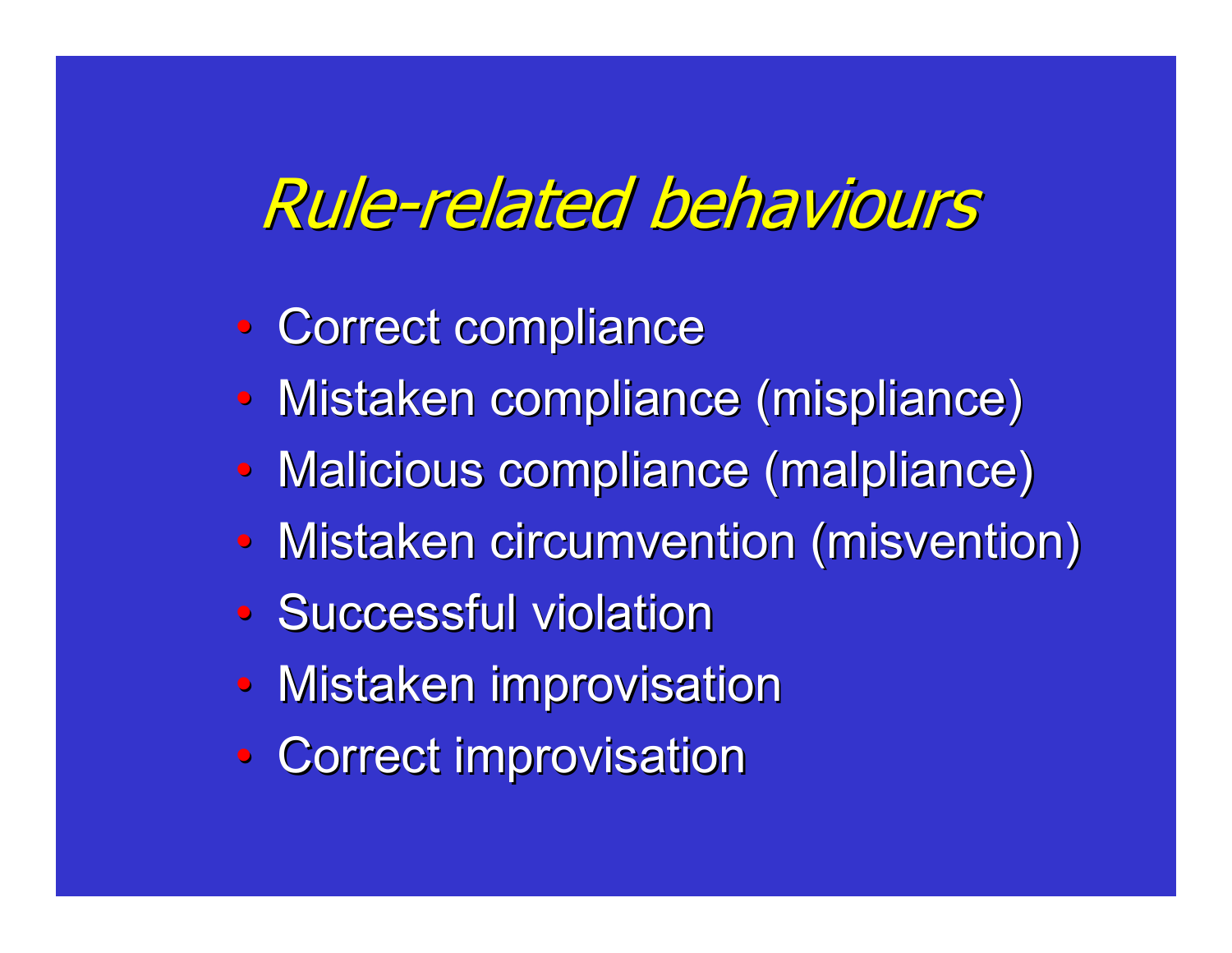### Workplace factors

#### $\bullet$ **Error factors Error factors**

- **Example of routine**
- **Poor interface**
- **Ambiguity**
- **Educational mismatch**
- Negative transfer
- **Poor S:N ratio**
- **Example 2** Inadequate tools

Etc.

- **Violation factors Violation factors**
	- **Violations condoned**
	- **Equipment problems**
	- **Time pressure**
	- Unworkable procedures
	- Supervisory example
	- Easier way of working
	- Poor tasking
	- Etc.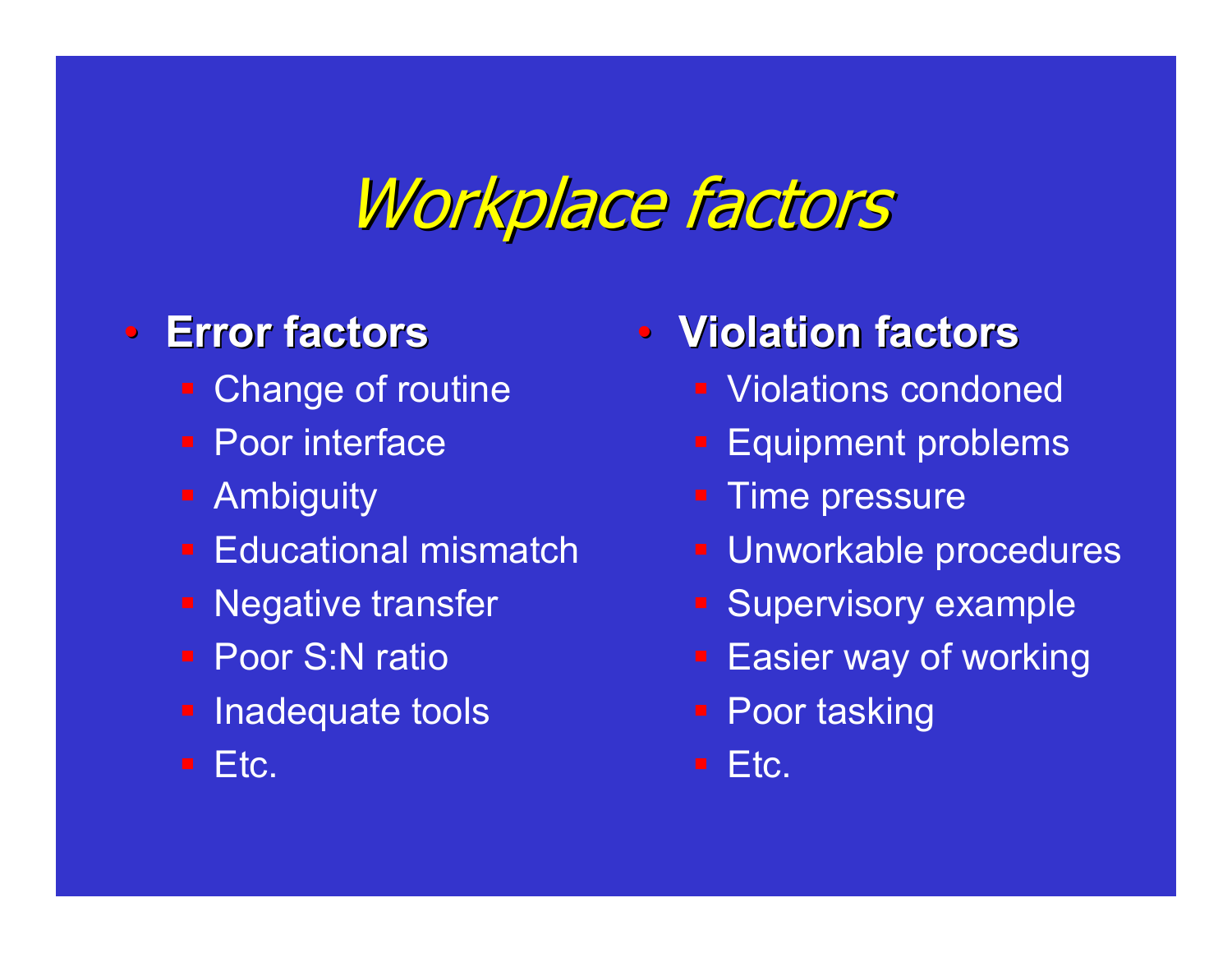## **Organizational factors**

- Training
- Tools & equipment
- $\bullet$ • Materials
- $\bullet$ **Design**
- Communication
- Procedures
- Pressures
- $\bullet$ • Maintenance
- •Planning
- $\bullet$ **Managing operations**
- $\bullet$ **Managing safety**
- $\bullet$ **Managing change**
- $\bullet$ **Budgeting**
- $\bullet$ Inspecting, etc.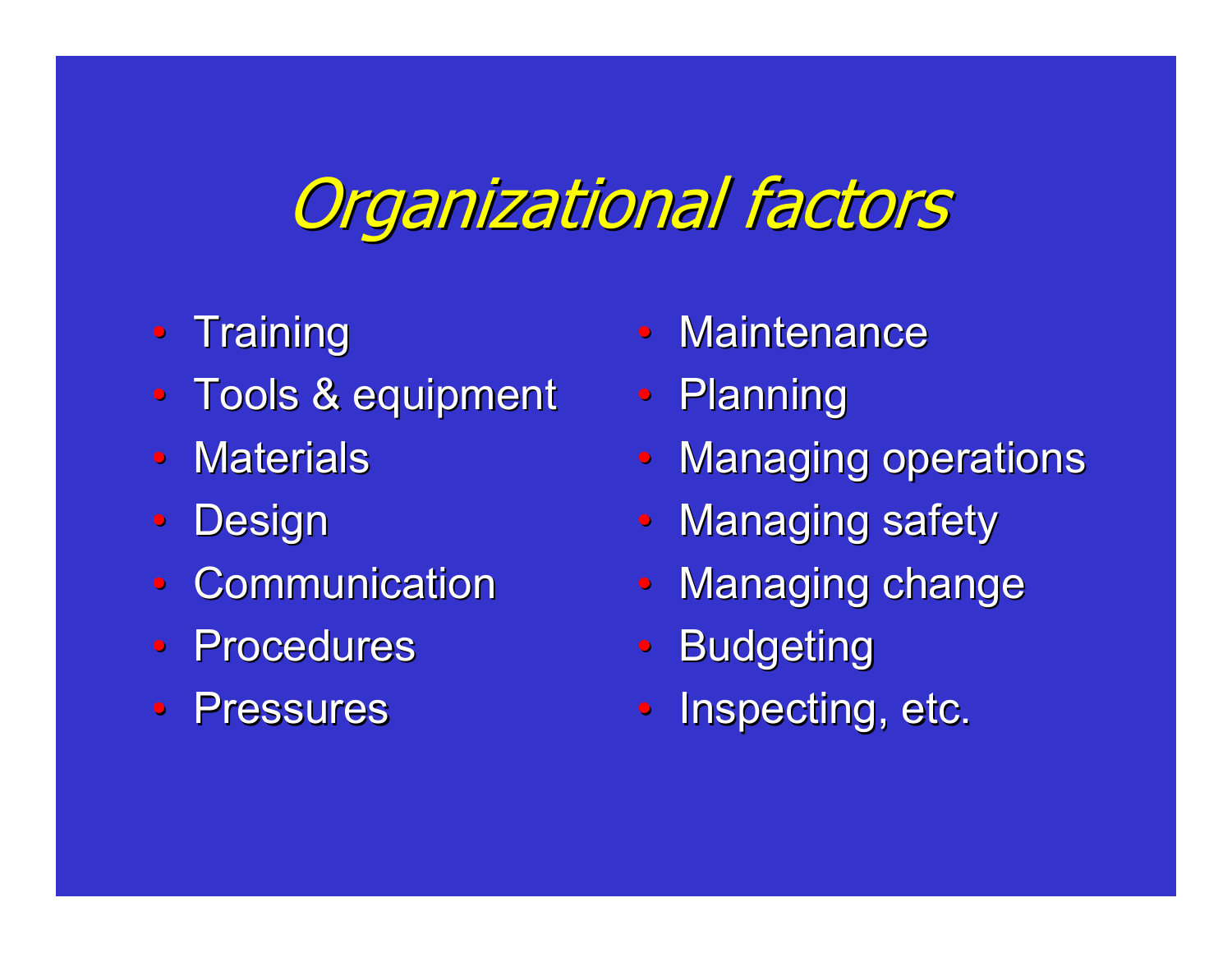### Accident investigation steps

- $\bullet$ • What defenses failed (mode/function)?
- $\bullet$ • How did each defense fail?
- $\bullet$ • Were there contributing unsafe acts?
- $\bullet$ • Workplace factors for each unsafe act?
- $\bullet$ • Organizational factors (latent conditions) contributing to defensive failures and workplace factors?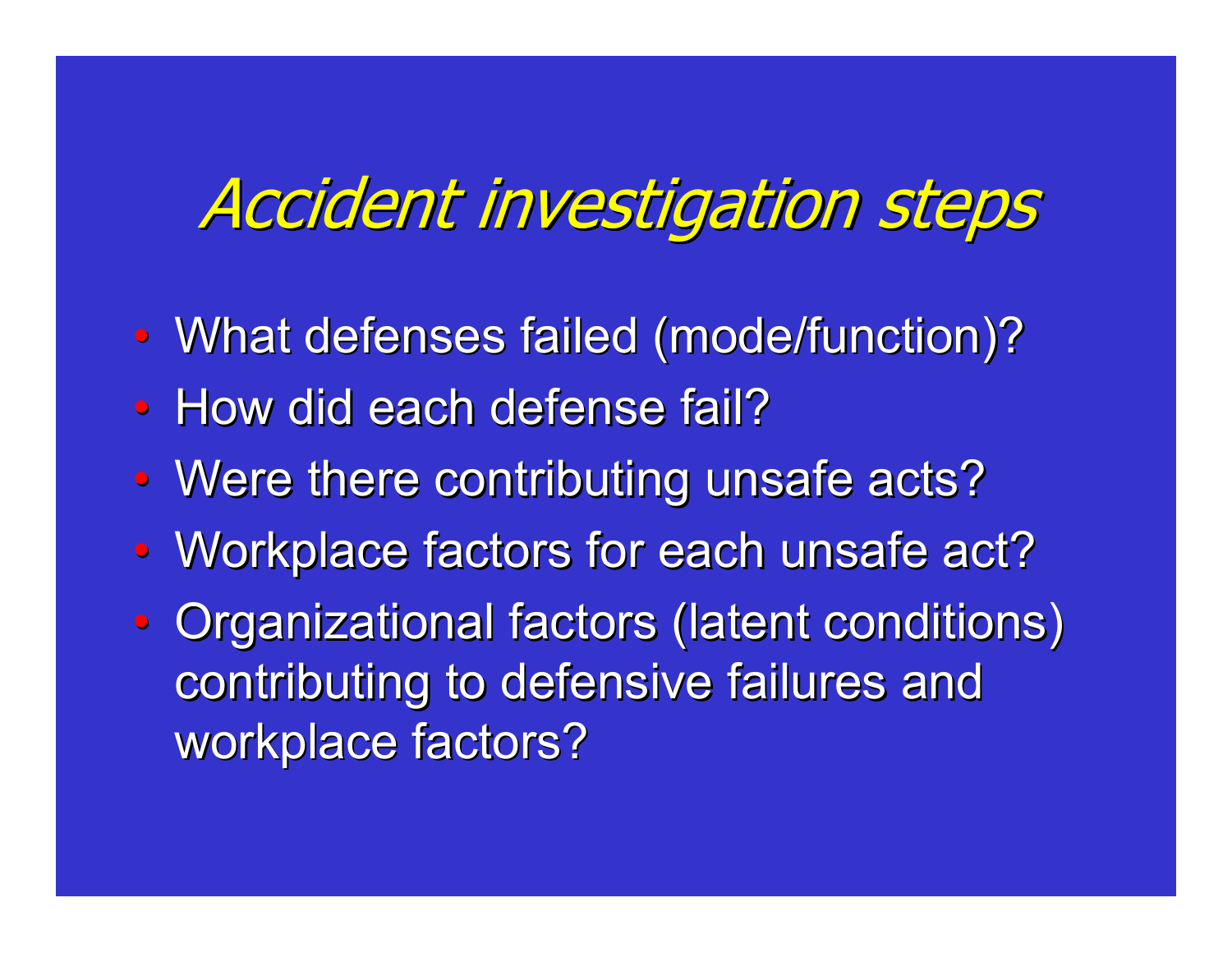System contributions (Single or multiple events) (Single or multiple events)

#### **Organizational factors**

FaileddefensesLatent condition profile

**Workplace** factors